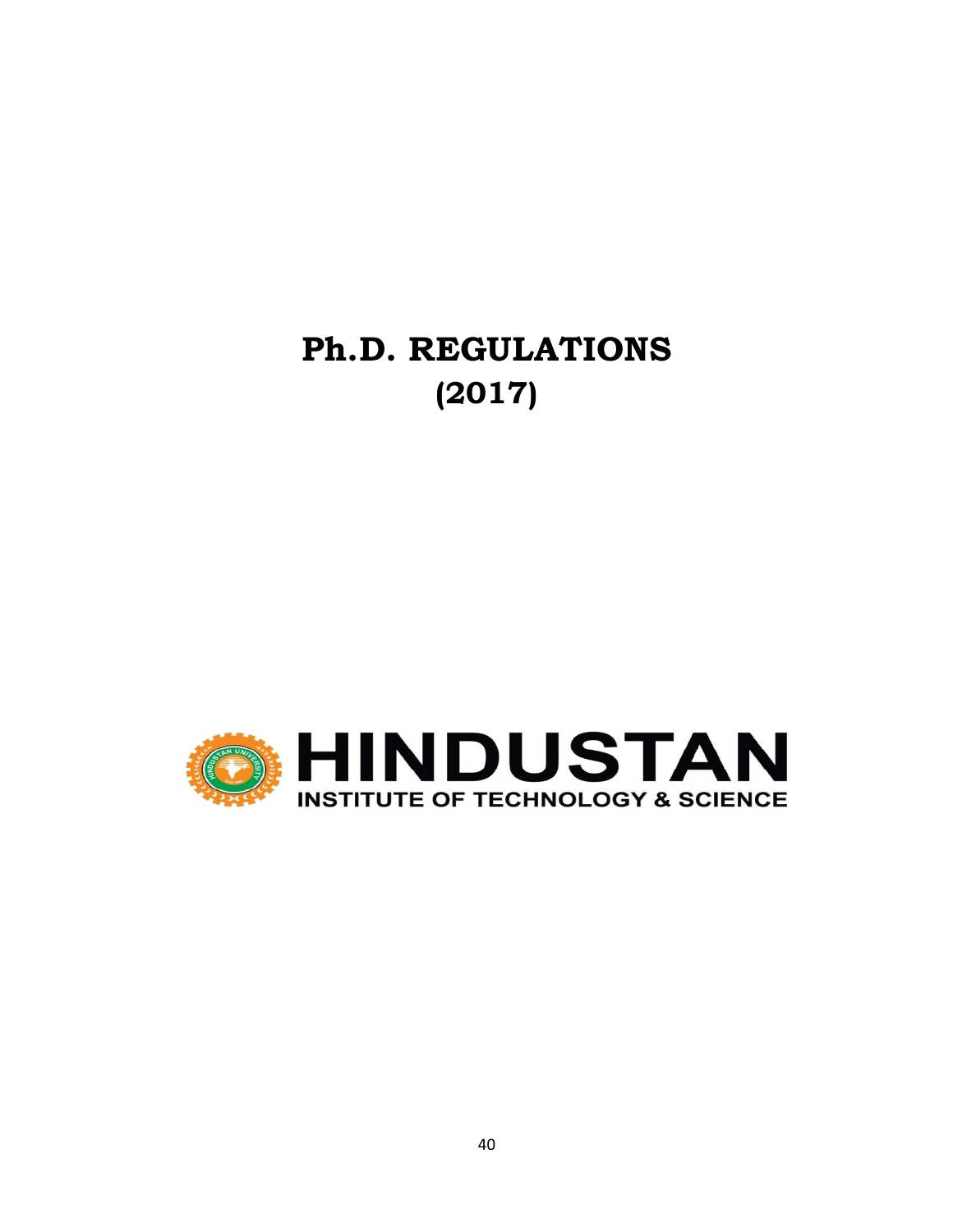# **CONTENTS**

- Ph.D. REGULATIONS
- 1.0 Program Objective
- 2.0 Categories of Admission
- 3.0 Eligibility
- 3.1 Minimum Educational Qualificationsfor Regular Full time / Part Time Research
- 3.1.1 Ph.D. in Engineering
- 3.1.2 Ph.D. in Humanities and Sciences including Physical Education
- 3.1.3 Ph.D. in Architecture and Planning
- 3.1.4 Ph.D. in Management
- 3.1.5 Institute staff members/Research scholars under External Registration/ Research scholars working on part time basis.
- 4.0 International Students
- 5.0 Selection Procedure
- 6.0 Admission
- 7.0 Supervisor Recognition
- 8.0 Doctoral Committee
- 9.0 Program Structure
- 9.1 Course Work
- 10.0 Comprehensive Examination
- 11.0 Progress Report
- 12.0 Relief from Ph.D. programme to take up job
- 13.0 Duration of Program
- 14.0 Extension of Maximum Duration
- 15.0 Cancellation of Registration
- 16.0 Submission of Synopsis
- 17.0 Submission of Thesis
- 18.0 Thesis Evaluation
- 19.0 Viva Voce Examination
- 20.0 Award of Ph.D. Degree
- 21.0 The Act of Plagiarism
- 22.0 Items not covered under the Regulations
- 23.0 Power to Modify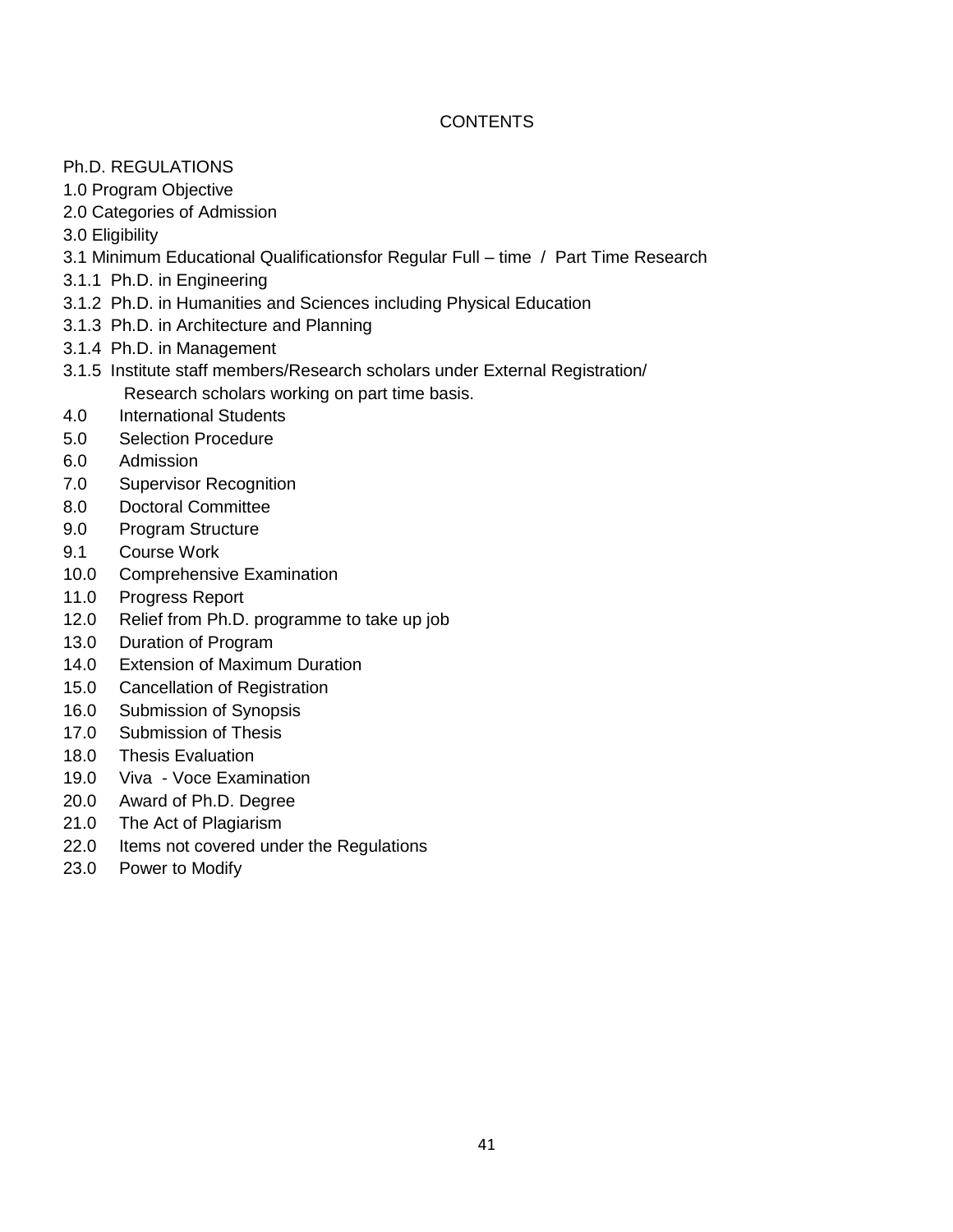# **HINDUSTAN INSTITUTE OF TECHNOLOGY AND SCIENCE Ph.D. REGULATIONS**

#### **1.0 Program Objective**

The objective of the Ph.D. program is to provide a congenial academic environment and infrastructure facilities to talented and suitably qualified candidates enabling them to undertake a substantial programme of individual research, involving the sustained exercise of independent critical powers, including the ability to use research outcomes to guide the development of the research programme and leading to a significant original contribution to knowledge in areas of current national and international importance at peer acceptance standard.

#### **2.0 Categories of Admission**

Candidates will be admitted to the Ph.D. programme of the Institute under one of the following categories:

- a) Regular full time scholars with or without Institute fellowship or with project support.
- b) Research scholars who are staff members of the institute (Part time –Internal).
- c) Research scholars under the external registration programme (Part time External) sponsored by and employed in industry/organisation having R & D facilities and recognised by DST or HITS, national laboratories, reputed universities/colleges or employed in research/analysis jobs in public sector/private sector/ government in the case of management area.

*(A research scholar under the external registration programme will normally carry out part or all of his /her research work in the industry/ organization/national laboratories/universities employing the scholar under the supervision of a co-supervisor also employed in the same organization and a supervisor at HITS.* 

The candidate must have at least two years' experience in the case of registration in *Engineering/Sciences/Social Sciences and in Management).* 

d) Research scholars working on a part time basis from a reputed University / Institution /Organisation.

*(A research scholar working on a part time basis shall normally carry out the research work at*  his/her place of work under the supervision of a supervisor at HITS, Padur. The feasibility of *doing this with sufficient intensity will be an important consideration in admitting the scholar in this category).*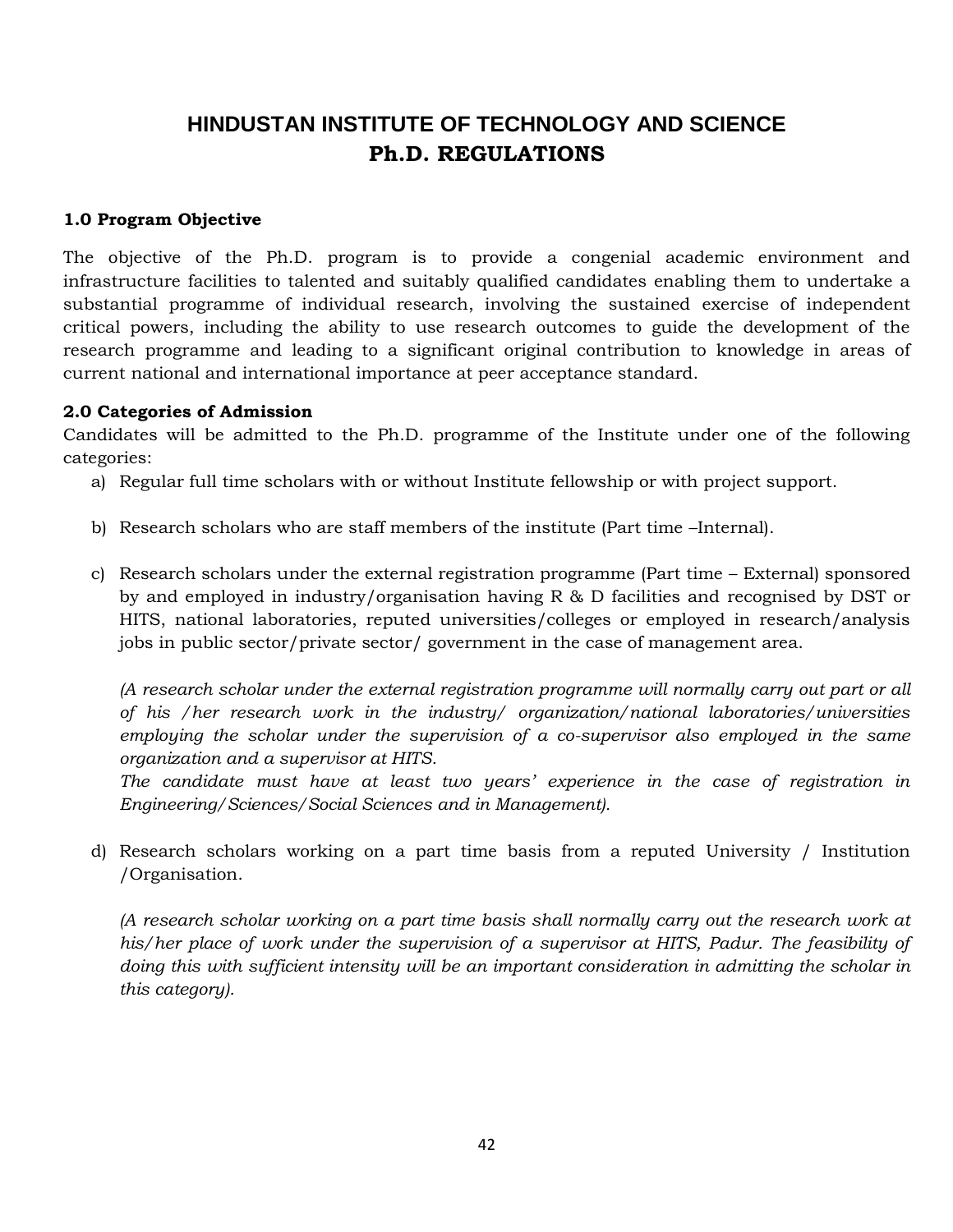# **3.0 Eligibility**

#### **3.1 Minimum Educational Qualifications for Regular Full Time / Part Time Research**

The minimum educational qualifications for admission to the Ph.D. programme of the Institute are as follows:

#### **3.1.1 Ph.D. in Engineering**

- (a) Master's degree in Engineering/Technology in relevant branch with a good academic record and having a valid GATE score or equivalent qualification tenable for the current year in the relevant area.
- (b) Master's degree in Engineering/Technology in relevant branch with **second class**.
- (c) In those cases in which class is not awarded in the qualifying examination but only marks, the candidate should have obtained**a minimum of 55 % mark**.
- (d) In those cases in which class is not awarded in the qualifying examination but only grades, the candidate should have obtained a **CGPA 6.1 on a seven point scale**.
- (e) Master's degree by Research in Engineering/ Technology disciplines, with a good academic record.
- (f) A relaxation of 5% of marks, from 55% to 50%, or an equivalent relaxation of grade, may be allowed for those belonging to SC/ST/OBC (non-creamy layer)/differently-abled and other categories of candidates as per the decision of the Commission from time to time.

# **3.1.2 Ph.D. in Humanities and Sciences including Physical Education**

- a) Master's degree in an eligible discipline/MCA with a good academic record and having a valid GATE score or UGC/CSIRNET/NBHM or equivalent qualification tenable for the current year in the relevant area.
- b) Master's degree in an eligible discipline/MCA with **second class.**
- c) In those cases in which class is not awarded in the qualifying examination but only marks, the candidate should have obtained **a minimum of 55 % mark.**
- d) In those cases in which class is not awarded in the qualifying examination but only grades, the candidate should have obtained a **CGPA 6.1 on a seven point scale.**
- e) Master's degree by Research in eligible discipline, with a good academic record.
- f) A relaxation of 5% of marks, from 55% to 50%, or an equivalent relaxation of grade, may be allowed for those belonging to SC/ST/OBC (non-creamy layer)/differently-abled and other categories of candidates as per the decision of the Commission from time to time.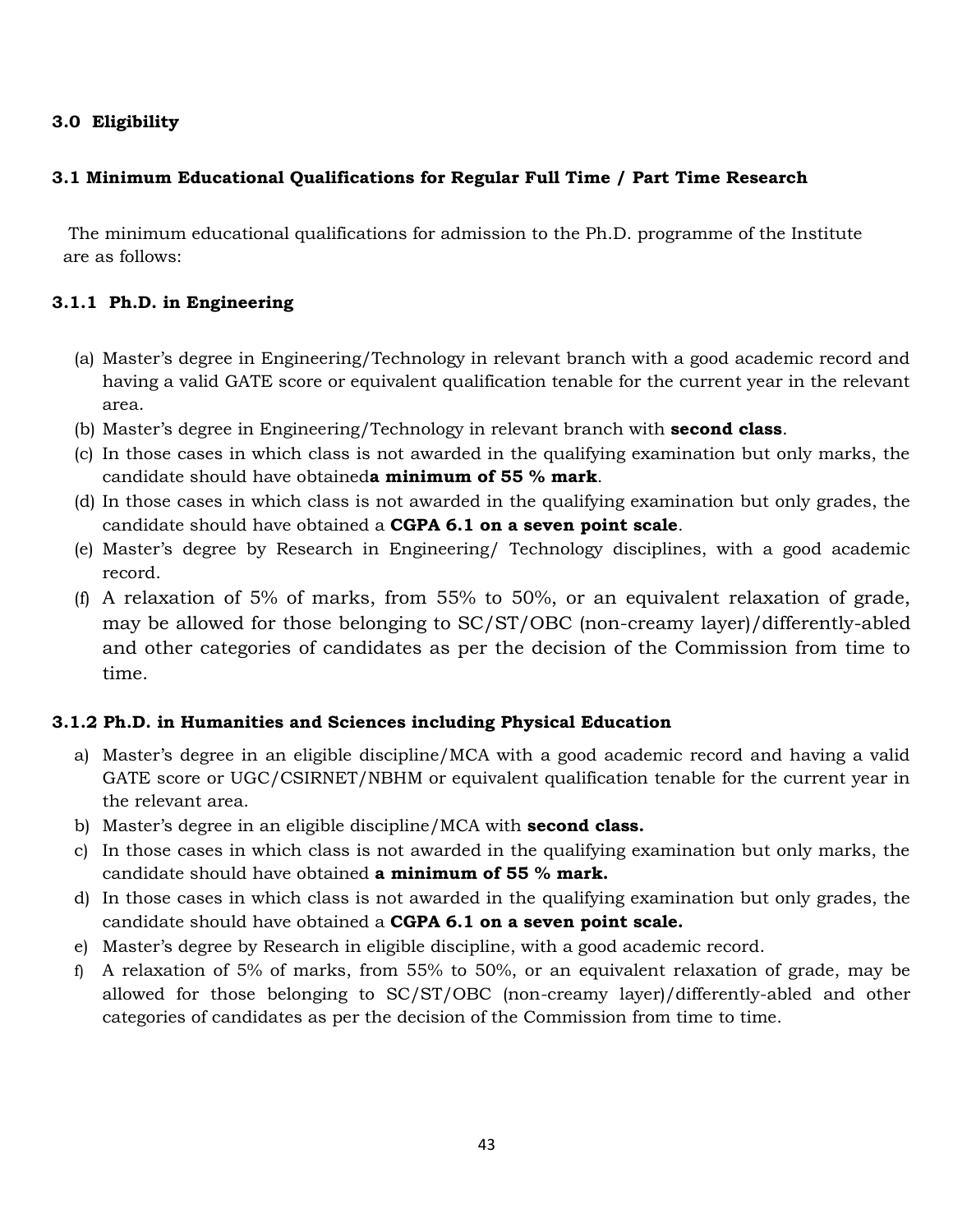#### **3.1.3 Ph.D. in Architecture and Planning**

- a) Master's degree in an eligible discipline with a good academic record or equivalent and having a valid GATE score or UGC/CSIRNET/ NBHM or equivalent qualification tenable for the current year in the relevant area.
- b) Master's degree in an eligible discipline with **second class.**
- c) In those cases in which class is not awarded in the qualifying examination but only marks, the candidate should have obtained **a minimum of 55 % mark.**
- d) In those cases in which class is not awarded in the qualifying examination but only grades, the candidate should have obtained a **CGPA 6.1 on a seven point scale.**
- e) Master's degree by Research in eligible discipline, with a good academic record.
- f) A relaxation of 5% of marks, from 55% to 50%, or an equivalent relaxation of grade, may be allowed for those belonging to SC/ST/OBC (non-creamy layer)/differently-abled and other categories of candidates as per the decision of the Commission from time to time.

#### **3.1.4 Ph.D. in Management**

- a) Master's degree or equivalent PG Diploma or Associateship (CA/ICWA etc.) in any discipline, and a Bachelor's degree with a minimum of 60 percent marks OR Qualifying in national level examinations such as JMET /CAT /XAT /MAT /ATMA /GATE /UGC or CSIR / NET / JRF or Lectureship or equivalent or international level post graduate admission examination such as GMAT / GRE or equivalent. **( a minimum of 55 % mark / CGPA 6.1 on a seven point scale)**
- b) Five year integrated master's degree / dual degree or equivalent in any discipline with a minimum of **55 percent marks** OR Qualifying in national level examinations such as JMET /CAT /XAT /MAT /ATMA /GATE /UGC or CSIR/NET / JRF or Lectureship or equivalent or international level post graduate admission examination such as GMAT / GRE or equivalent.
- c) Master's degree in Engineering / Technology with a good academic record (mentioned in para 3.1.1) or a Master's degree by Research in Engineering / Technology in a relevant discipline are exempted from qualifying in National level examinations.
- d) A relaxation of 5% of marks, from 55% to 50%, or an equivalent relaxation of grade, may be allowed for those belonging to SC/ST/OBC (non-creamy layer)/differently-abled and other categories of candidates as per the decision of the Commission from time to time.

# **3.1.5 Institute staff members / Research scholars under External Registration/Research scholars working on part time basis.**

 $\triangleright$  For Research Scholars in the above categories, the minimum educational qualifications are the same as prescribed for full time research Scholars in 3.1.1, 3.1.2, 3.1.3 and 3.1.4 for admission to the Ph.D. programme in the respective categories. However, valid GATE score or CSIR / UGCJRF or Lectureship / NBHM / JMET / CAT / AIMA or equivalent qualification as applicable for regular full time research scholars may not be required in these cases.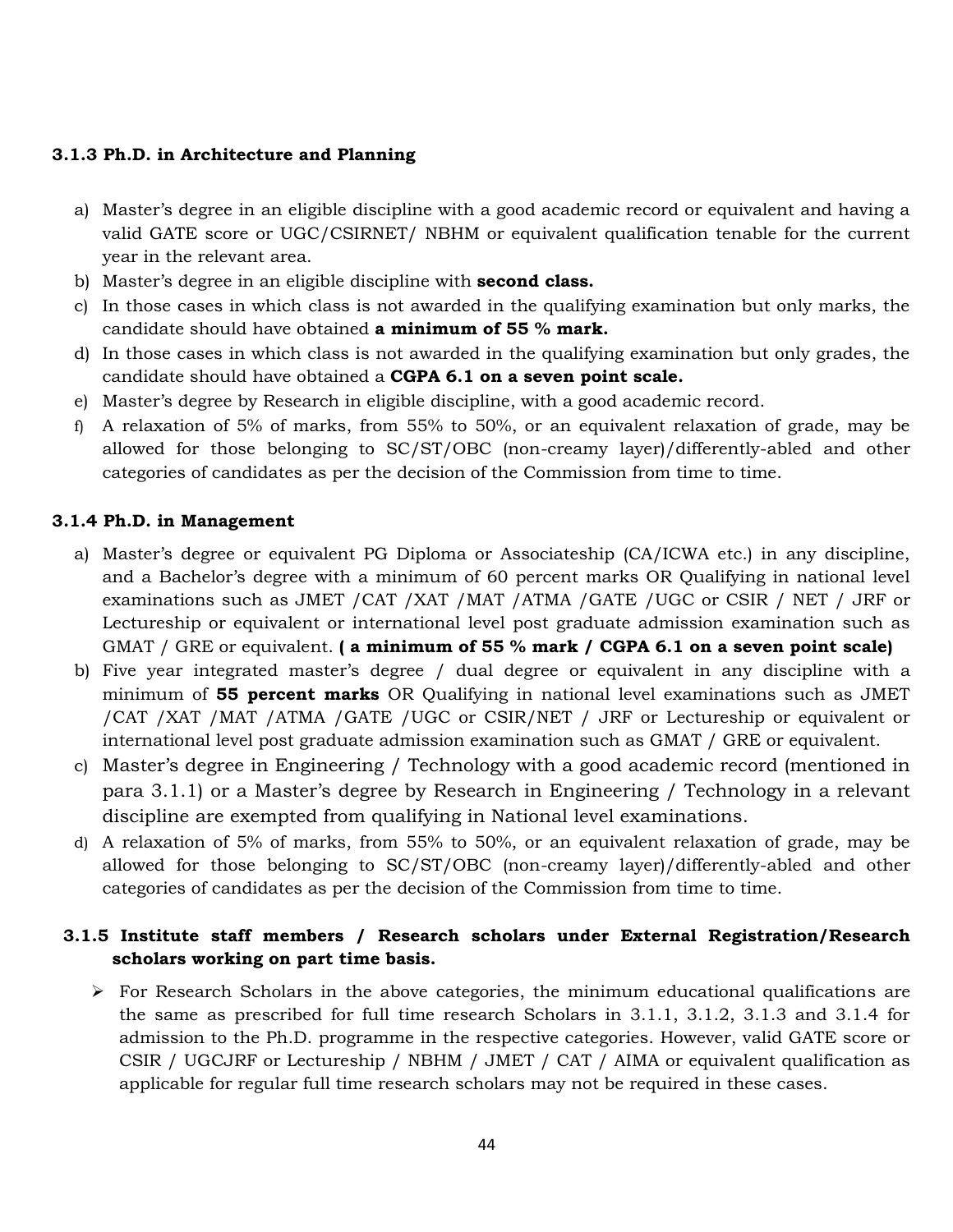- $\triangleright$  The research scholars may be admitted to the Ph.D. programme under the part time Category from a reputed University/ Institution/ Organization and they must have a minimum of two years' experience for Ph.D. in the case of registration in Engineering / Science / Social Sciences / Management Studies.
- > HITS will not conduct Ph.D. Programmes through distance education mode.
- $\triangleright$  The candidates studied their PG or M.Phil. Degree courses in foreign Universities should produce equivalency certificate from recognized Indian universities.

#### **4.0 International Students**

Foreign nationals with valid passport and visa may be admitted under any one of the four categories of admission mentioned in 2.0. Such candidates with degrees from Indian Universities should have the same educational qualifications as mentioned in 3.0 for Indian students. Foreign nationals with foreign degrees shall possess the minimum educational requirements equivalent to the qualifications mentioned in 3.1.1, 3.1.2, 3.1.3 and 3.1.4 as recognized by HITS. After admission, they should apply, through HITS, for necessary clearance from the Government of India for study in India.

#### **5.0 Selection Procedure**

- **5.1** Eligible candidates possessing the minimum educational qualifications mentioned in 3.0 should apply in the prescribed application form (through proper channel wherever applicable) before the due date mentioned in the relevant notification issued by the University.
- **5.2** The applications by the candidates shall be processed by committees constituted by the Vice-Chancellor, HITS in consultation with Head of concerned Department.
- **5.3** Such committees will scrutinize the applications for eligibility norms. They will also conduct test/interview for the eligible candidates. Based on the performance in the test/interview, successful candidates shall be short listed by the committees for the purpose of admission.
- **5.4** For the short-listed candidates, the committees shall nominate research supervisors, taking into account the area of research of the candidate and the field of expertise of the supervisors. The recommendations of the committees will be forwarded to the Director, Research for

Placing before the Vice-Chancellor.

#### **6.0 Admission**

- 6.1 After consent of the Vice-Chancellor, the Registrar's Office will inform the candidate about his/her provisional selection for the Ph.D. program and ask him/her to pay the prescribed fees.
- 6.2 Ph.D. Research scholars are bound to remit their prescribed annual course fees as per the instructions of HITS on or before one's own registration date without fail.
- 6.3 After candidate pays the prescribed fees, the candidate is provisionally admitted and registered for the program effective from the last date prescribed for the payment of fees.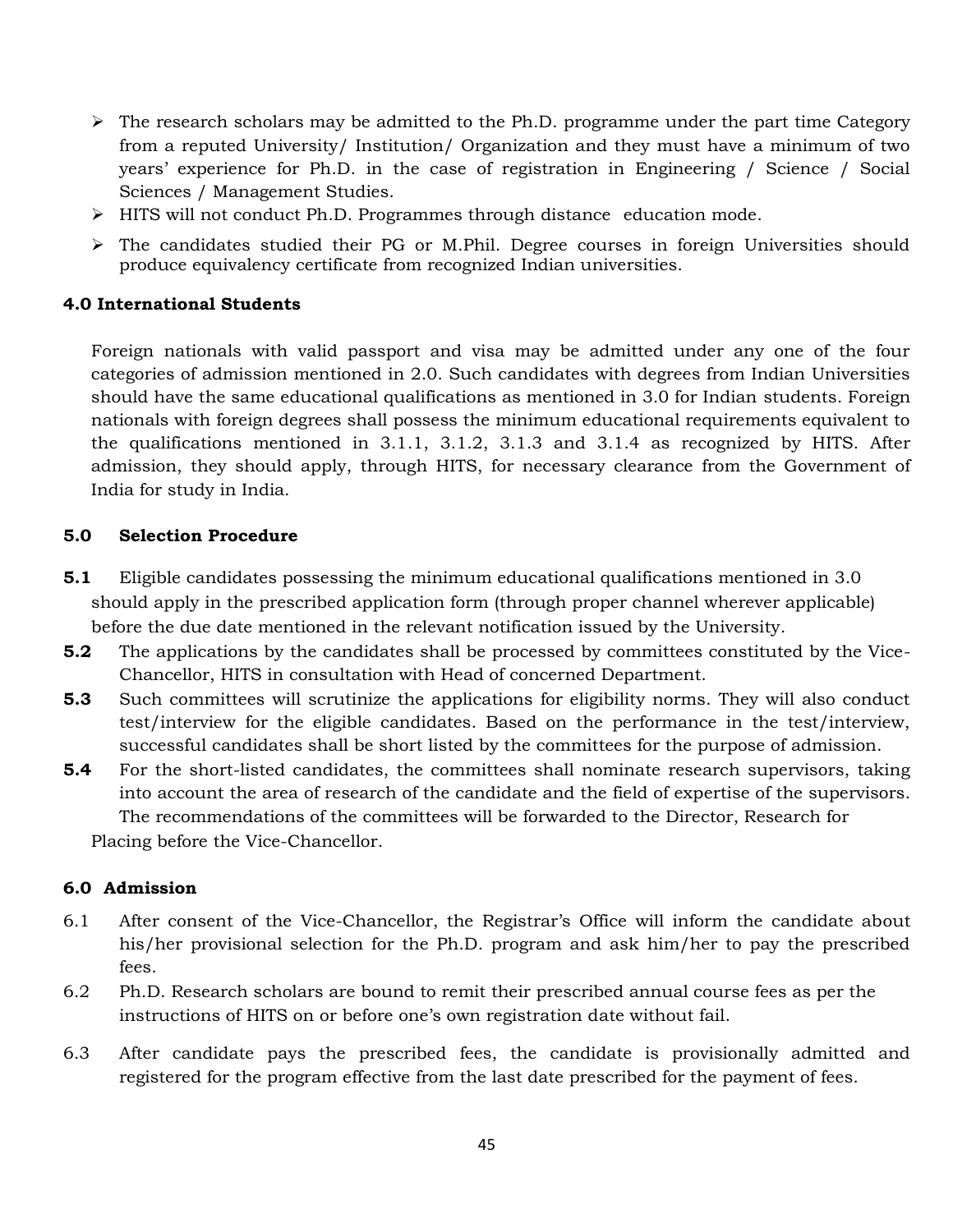6.4 The candidate shall submit joining report along with the copy of payment of fees to the Director, Research through concerned HOD, supervisor(s) and the sponsoring institution, if any.

#### **7.0 Supervisor Recognition**

- 7.1 Only a full time regular teacher of the HITS can act as a supervisor. The external supervisors are not allowed. However, Co- Supervisor can be allowed in inter-disciplinary areas from other departments of the same institute or from other related institutions with the approval of the Research Advisory Committee.
- 7.2 Any regular Professor of the HITS with at least five research publications in refereed journals and any regular Associate/Assistant Professor of the HITS with a Ph.D. degree and at least two research publications in refereed journals may be recognized as Research Supervisor ;Provided that in areas/disciplines where there is no or only a limited number of refereed journals, the Institution may relax the above condition for recognition of a person as Research Supervisor with reasons recorded in writing.

Faculty with Ph.D. degree working in other institutions and who get themselves recognized by HITS can act as Co-supervisors.

7.3 The recognized supervisors working in public sector R&D organizations such as DAE, ISRO,

DRDO can act as co-supervisors along with a Joint-supervisor from Hindustan University.

- 7.4 The recognized supervisors working in private sector R&D organizations can act only as Jointsupervisors along with a main supervisor from Hindustan University for Part-time (External) candidates sponsored by their organizations.
- 7.5 When a faculty member, who has supervised a candidate, retires, he can continue to be a supervisor. In such a case a faculty who is in service shall be appointed as a co-supervisor. The supervisor will be invited for all meetings in which the candidate's work is reviewed.
- 7.6 In case a faculty member supervising a candidate goes on leave exceeding 6 months, another faculty member will be appointed as co-supervisor of the candidate.
- 7.7 The allocation of Research Supervisor for a selected research scholar shall be decided by the Department concerned depending on the number of scholars per Research Supervisor, the available specialization among the Supervisors and research interests of the scholars as indicated by them at the time of interview.
- 7.8 Change/Addition of Supervisor :

The Doctoral Committee of a Ph.D. scholar may recommend change of supervisor or appointment of a co-supervisor for valid reasons.

#### 7.9Maximum number of candidates under supervision of a supervisor:

A Research Supervisor/Co-supervisor who is a Professor, at any given point of time, cannot guide more than three (3) M.Phil. and Eight (8) Ph.D. scholars. An Associate Professor as Research Supervisor can guide up to a maximum of two (2) M.Phil. and six (6) Ph.D. scholars and an Assistant Professor as Research Supervisor can guide up to a maximum of one (1) M.Phil. and four (4) Ph.D. scholars.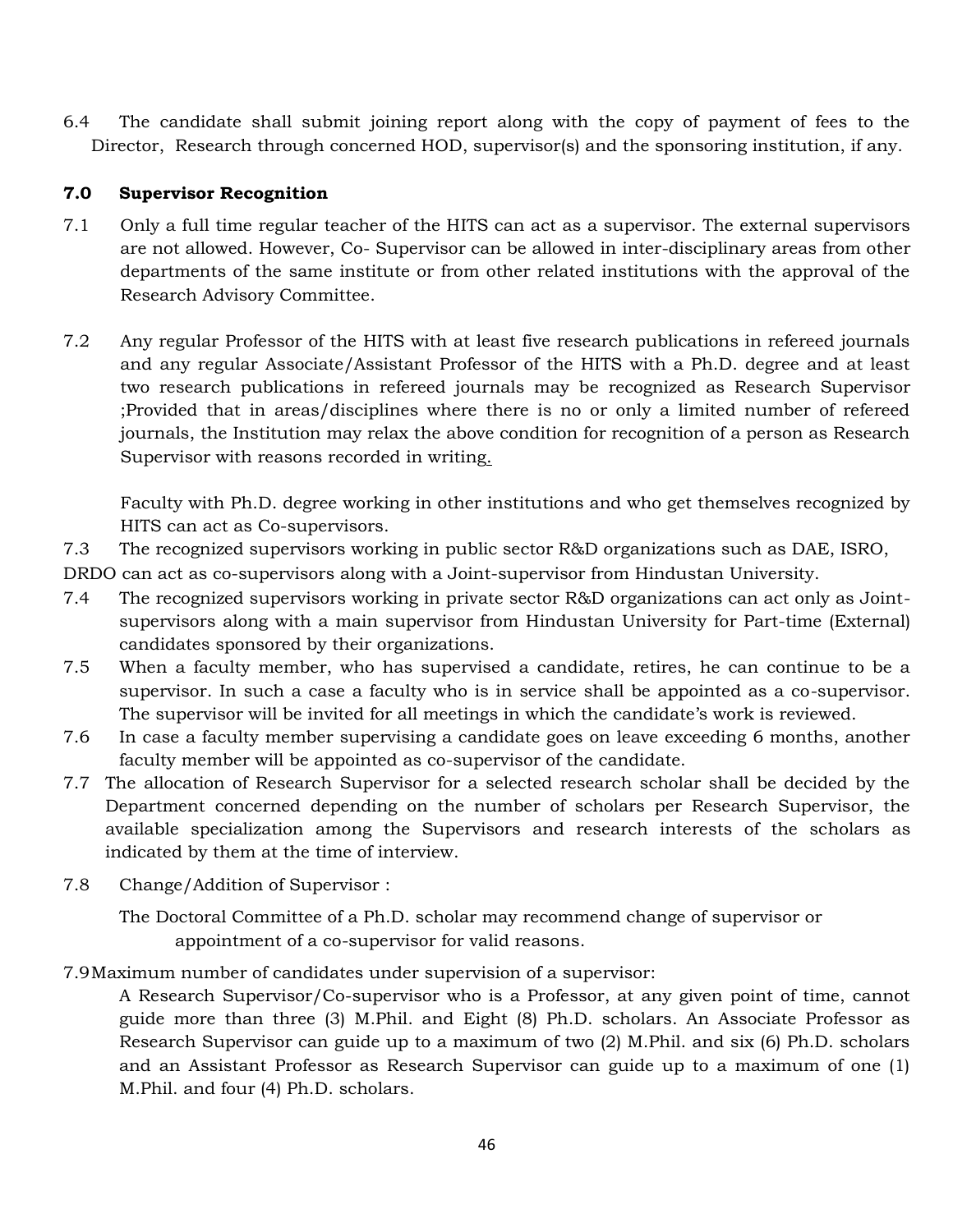7.10 However, the Vice – Chancellor of HITS on recommendations of the Board of Research Studies

can relax these conditions in an extraordinary case.

- **8.0 Doctoral Committee:** There shall be a doctoral committee for each Ph.D. scholar to monitor the progress of the scholar. The Head of the Department will inform the Director, Research for each scholar the area of research, the name(s) of the supervisor(s) and panels of names, indicating the area of specialization, for constitution of doctoral committee within two weeks of the registration of the candidate.
- 8.1. The following will be the composition of the doctoral committee :

| (1) | Dean Research                                          | Chairman |
|-----|--------------------------------------------------------|----------|
| (2) | Head of the Department where the scholar is studying   | Member   |
| (3) | Supervisor                                             | Convener |
| (4) | Co-supervisor if any                                   | Member   |
| (5) | One faculty member of HITS nominated by Dean, Research |          |
|     | (from a panel of 3 names provided by the HOD)          | Member   |
| (6) | One external member nominated by Dean, Research        |          |
|     | (from a panel of 3 names provided by the HOD)  Member  |          |

In case any member goes on leave exceeding 6 months or resigns or retires from the University, Dean, Research will nominate another member.

#### 9.0**Program Structure**

#### 9.1 **Course Work**

- 9.1.1 A minimum of four courses relevant to the area of research shall be prescribed by the Research Advisory Committee / Doctoral Committee of which one shall compulsorily be Research Methodology with four credits. Other three courses may be from one's own main / relevant discipline or one among the three can be in self-study / elective mode, if necessary and approved by the committee.
- 9.1.2 The credit assigned to the Ph.D. course work shall be a minimum of 08 credits and a maximum of 16 credits.
- 9.1.3 The course content of these courses following the rules for P.G. courses may be designed by the doctoral committee and got approved by the concerned Board of Studies. At least two of these shall be those that are offered under any approved P.G. Program of HITS.
- 9.1.4 All the candidates admitted to the Ph.D. programmes shall be required to complete the course work prescribed by the department during the initial one or two semesters.
- 9.1.5 One semester Residency is mandatory for Ph.D. Part time external scholars.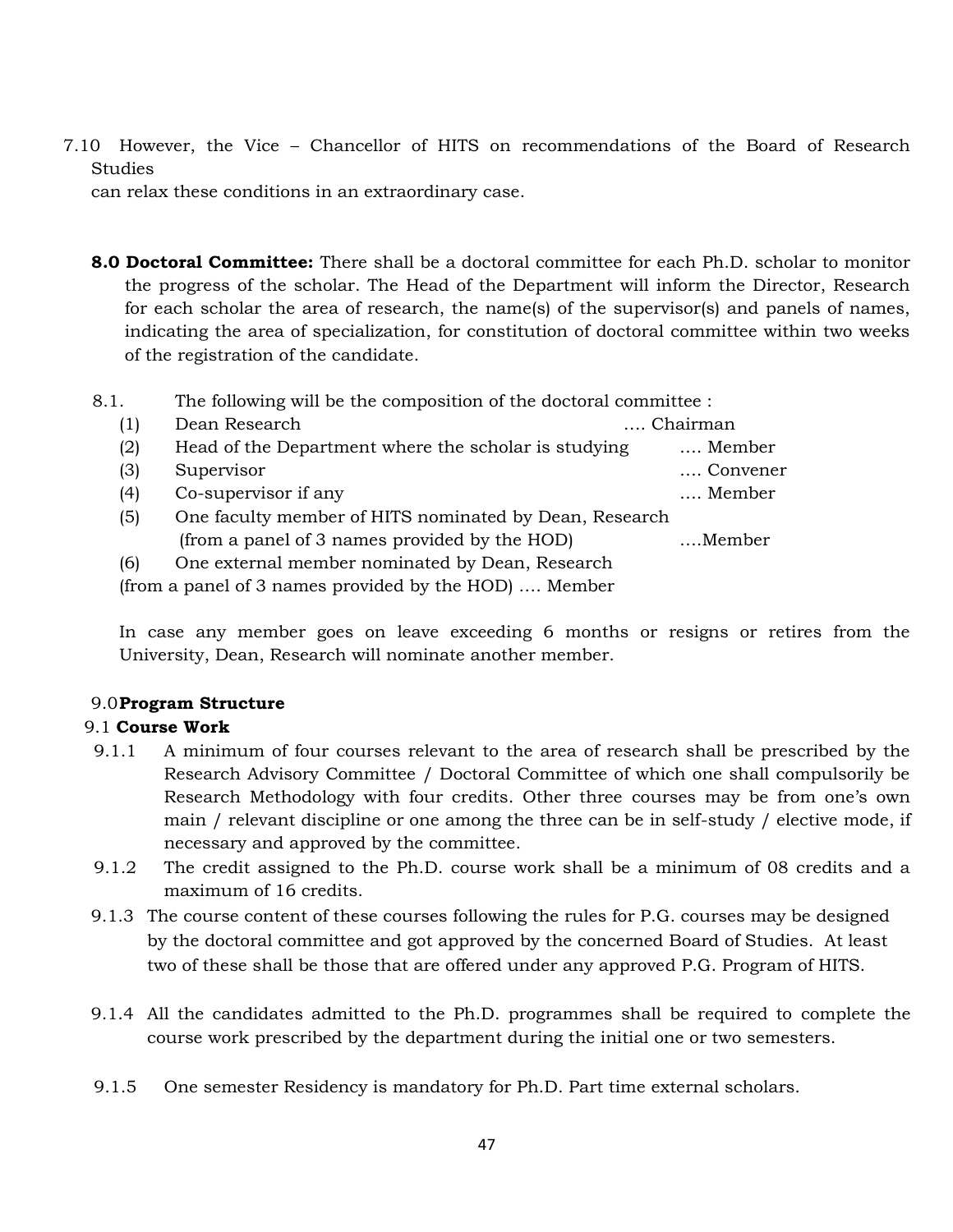- 9.1.6 The Ph.D. scholar shall obtain a minimum CGPA of 6.5 in the courses prescribed for him subject to a minimum Grade of "C" in individual subject.
- 9.1.7 The Doctoral Committee may give credit to courses already undergone by a research scholar in this Institute or other Institutions, provided they are the same or equivalent to those prescribed, and the performance level of the scholar in them meets the minimum requirements. TheDoctoral Committee may prescribe additional courses for research scholars wherever found necessary.
- 9.1.8 Candidates with the M.Phil. Degree in the Faculty of Science and Humanities may be exempted from course work carried out in the M.Phil. Programme, provided the M.Phil. Degree is related to the proposed Ph.D. field of research and if duly recommended by the doctoral committee.
- 9.1.9 The Doctoral Committee of the scholar shall meet within two weeks from the date of its constitution, where the research scholar will make a presentation. The Doctoral Committee will consider the proposed research topic and prescribe/approve the courses of study in this meeting.

#### **10.0 Comprehensive Examination**

- 10.1.1 On the successful completion of the course work, the Comprehensive Examination Committee constituted by the competent authority will conduct for the scholar a comprehensive examination. This will be in the form of a written-cum-oral examination to test the knowledge of the scholar in the fundamentals of the broad area of specialization and the course work undergone by him.
- 10.1.2 The Comprehensive Examination Committee will consist of five members nominated by the competent authority. The committee will include the candidate's supervisor and Doctoral committee as members. The result of the examination will be conveyed by the Chairman of the comprehensive examination committee to the Director, Research either as satisfactory or not satisfactory.
- 10.1.3 The Ph.D. research scholars are normally expected to complete successfully the Comprehensive Examination within a year and half (i.e. 3 semester) after his/her registration in the Ph.D. programme and in any case not later than three semesters after his registration in the Ph.D. programme. However, for Part-time candidate, the Comprehensive Examination should be completed no later than foursemester after his registration.
- 10.1.4 If the performance of the scholar in the comprehensive examination in the first attempt is not satisfactory, he will be given one more opportunity to appear for the comprehensive examination within six months of the first attempt. The registration of the candidate who fails in both the attempts will be cancelled.

#### **11.0 Progress Report**

11.1 The six months progress report submitted by the research scholar should be duly verified by the Guide and Supervisor(s) and counter checked by the Head of the Department, which will be collected, perused and reported by the research co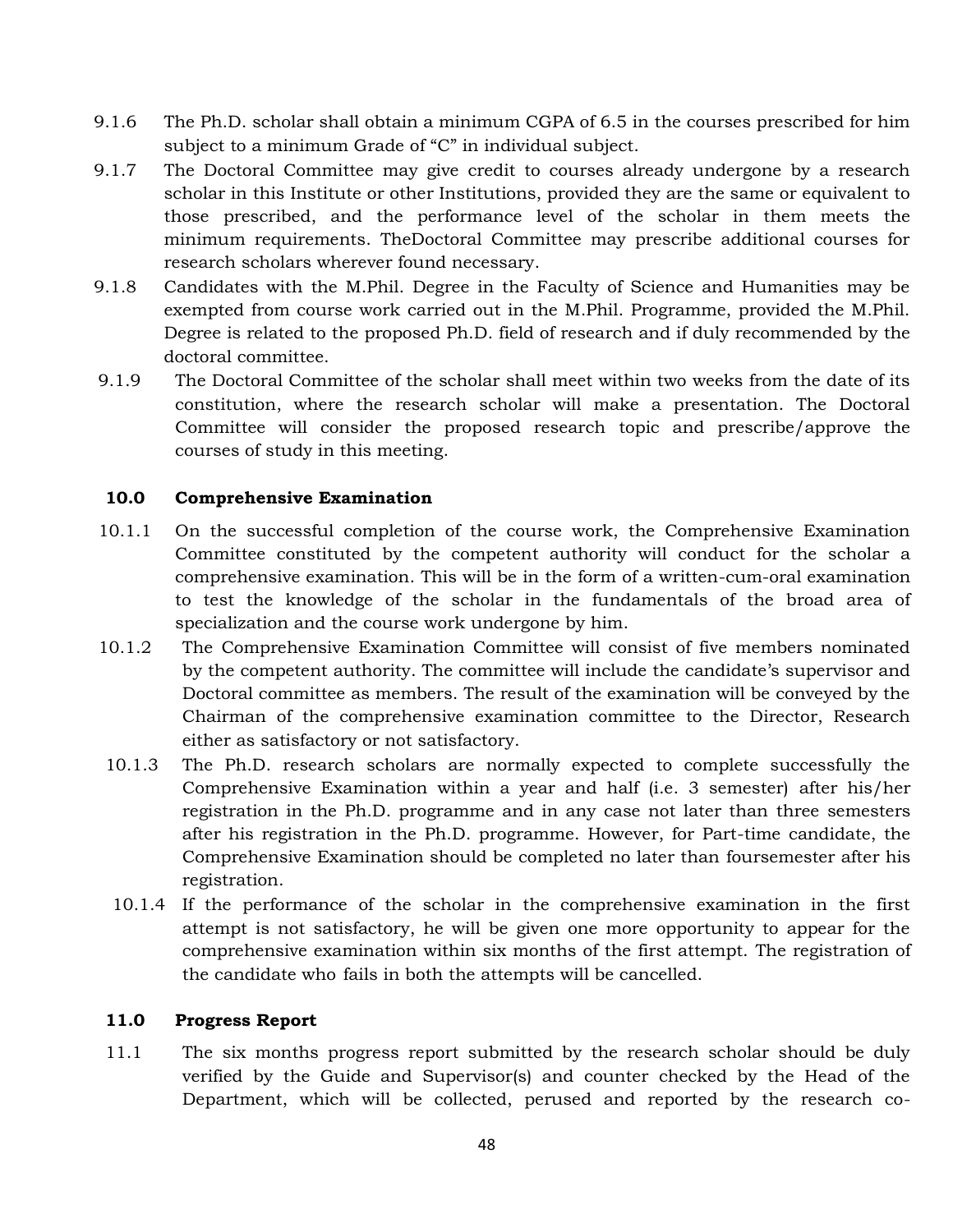ordinatorof department to the research office and then after for consideration by the Doctoral Committee.

- 11.2 The progress made by a research scholar shall be reviewed by the Doctoral Committee once in every six months.
- 11.3 Continuance of registration and award/continuance of scholarship/Research Assistantship will be based on the recommendation of the Doctoral Committee.
- 11.4 In the case of research scholars under external registration or working on a part time basis, the Doctoral Committee will pay particular attention to the quantum of effort put in by the scholar towards doctoral studies and progress.
- 11.5 Inadequacy of effort/progress can be a reason for cancellation of registration.

# **12.0 Relief from Ph.D. programme to take up job**

Full Time Ph.D. Scholars who gets offer in an Industry/Institute can get relief from the programme, while keeping their registration alive on payment of the requisite fees every year, on the following condition**:** 

Scholars who take up jobs will be relieved on their request, based on the recommendations of Doctoral Committee, if they have completed their:

- (a) Course work and
- (b) Comprehensive examination.

The renewal of their registration for every year/semester however, will be considered only if the Doctoral Committee finds his/her progress to be satisfactory and recommends continuance of registration.

#### **13.0 Duration of Program**

13.1.1 From the date of commencement of the Ph.D.programme, the minimum and the maximum period prescribed for completion of Ph.D. Programme are as follows:

| Category         | Minimum period of the<br>programme                                                           | Maximum period of the<br>programme |
|------------------|----------------------------------------------------------------------------------------------|------------------------------------|
|                  | for candidates<br>with<br>years<br>M.Phil.                                                   | 6 years                            |
| <b>Full-time</b> | 3 years for other candidates<br>M.Tech., M.A., M.Sc.,<br>$M.E.$ /<br>M.B.A. or equivalent    | 6 years                            |
| Part-time        | З<br>for candidates<br>with<br>vears<br>M.Phil.                                              | 6 years                            |
| Internal/        | years for other candidates<br>4<br>M.Tech., M.A., M.Sc.,<br>(M.E. /<br>M.B.A. or equivalent) | 6<br>years                         |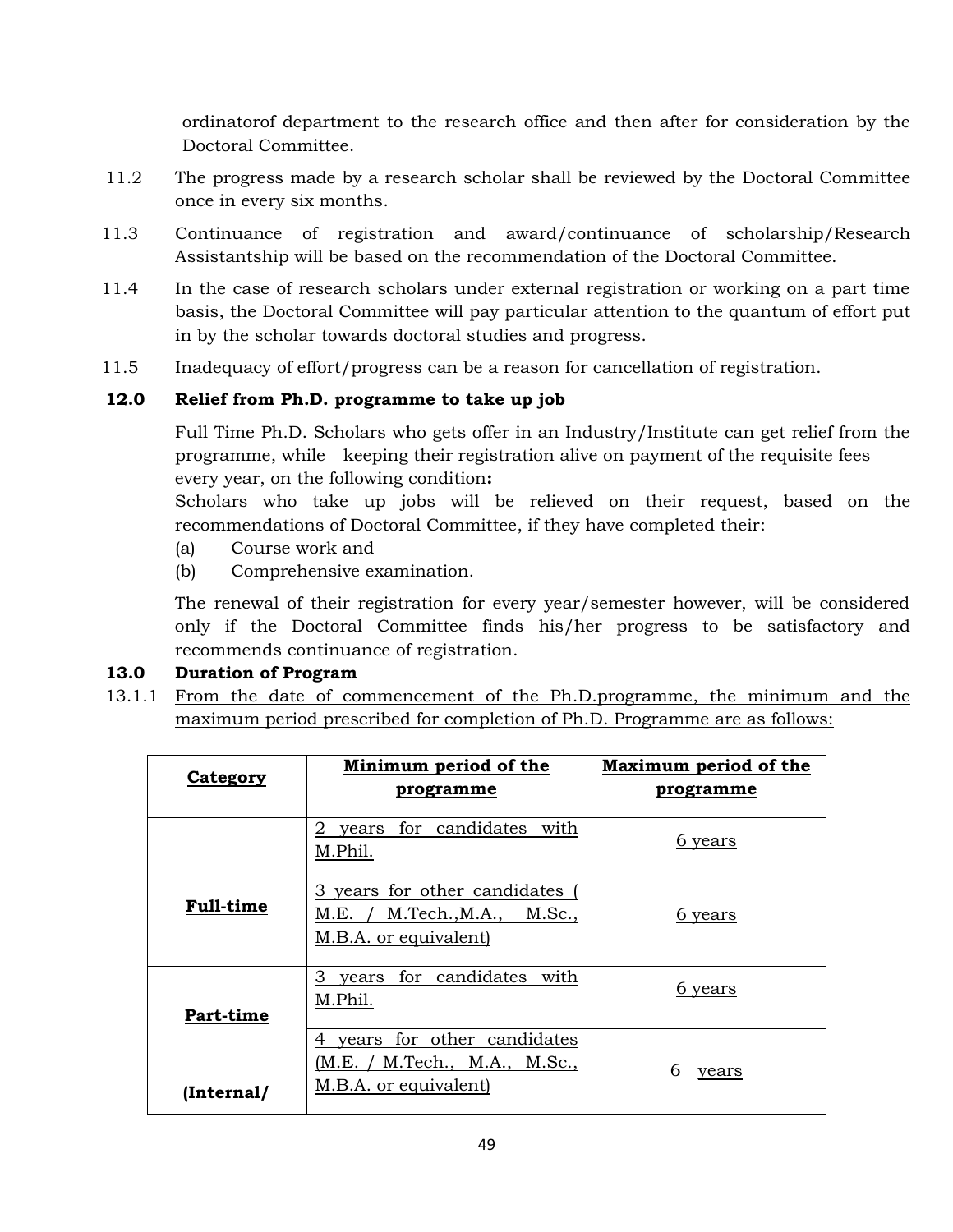| <b>TALLA</b><br>LX |  |
|--------------------|--|
|                    |  |

13.2 The women candidates and Persons with Disability (more than 40% disability) may be allowed a relaxation of two years for Ph.D. in the maximum duration. In addition, the women candidates may be provided Maternity Leave/Child Care Leave once in the entire duration of Ph.D. In exceptional cases on the recommendation of the Doctoral committee, the minimum duration may be reduced by one year by the Vice-Chancellor's approval and the matter will be reported to Board of Management.

#### **14.0Extension of Maximum Duration**

- 14.1A maximum period of one year beyond the maximum stipulated time may be granted by the Vice-Chancellor, three months at a time, to enable the research scholar to submit the thesis.
- 14.2If the research scholar fails to submit the thesis within the extended period of one year, the registration of the candidate shall be cancelled.

#### **15 Cancellation of Registration**

- 15.1 The registration is liable for cancellation with one week prior notice to the Ph.D. Research Scholars for the following reasons:
- 15.2The scholar has not paid the prescribed annual fees within the stipulated time.
- 15.3 Two consecutive six monthly progress reports are not submitted or found to be not satisfactory by the doctoral committee.
- 15.4 The scholar submits an application for withdrawal from the program.

15.5In all the above cases, the fees paid by the scholar shall not be refunded.

#### **16.0Submission of Synopsis**

- 16.1 On satisfactory completion of the course work, Comprehensive Examination and the Researchwork, the scholar shall submit six copies of the synopsis of his/her research work in the required format through the supervisor and the Head of the Department to the Research Office.
- 16.2 Ph.D. scholars must publish at least two (2) research paper in refereed journal and make two paper presentations in conferences/seminars (and the proceedings should be published in journals with Scopus index, IEEE or Web of Science that should reflect in SCIMAGO Q1, Q2,Q3 or Q4 status) in their relevant area of research, before the submission of the thesis for adjudication, and produce evidence for the same in the form of presentation certificates and/or reprints).
- 16.3 If the Doctoral Committee approves the research work reported in the synopsis, it shall forward six copies of the approved synopsis to the Research Office along with a panel of six examiners, out of which three either from within the State or from outside the State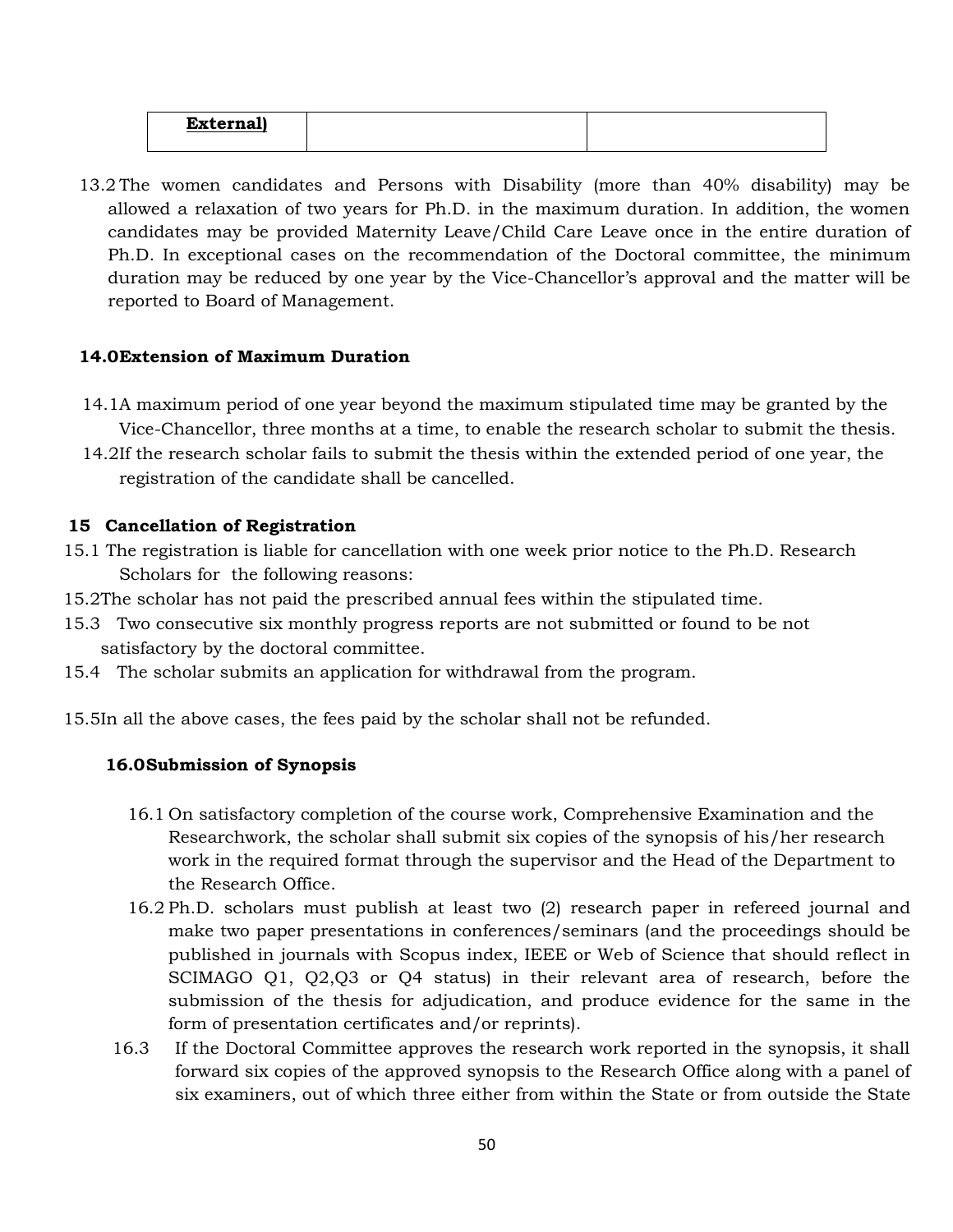and three from abroad. The examiners from India should preferably be from Institutes of National importance (IIT, IISc., NIT and recognized Universities.)

#### **17.0Submission of Thesis**

17.1 The research scholar shall, within three months of acceptance of the synopsis, submit three copies of the thesis prepared in accordance with the format and specification prescribed. Along with the thesis copies, three copies of the abstract of the thesis in about 400 words will also be submitted. Under no circumstances, the thesis submission can be delayed beyond 3 months after acceptance of synopsis. In extraordinary circumstances, an extension of three months may be permissible with the recommendation of the doctoral committee.

#### **18.0Thesis Evaluation**

18.1 The Ph.D. thesis submitted by a research scholar shall be evaluated by his/her Research Supervisor and at least two external examiners, who are not in employment of the HITS of whom one examiner may be from any of the Government recognized Universities / research Institutes with high standards of academic research and excellency within the country and another one examiner may be from universities par excellence outside the country (Refer 16.3).

18.2 Director/ Dean Research is to take such steps as necessary to receive the reports from the examiners as quickly as possible.

- 18.3 The examiners will be requested to send in the prescribed form their reports within three months from the date of receipt of the thesis.
- 18.4 The examiner shall include in his report an overall assessment of the thesis and state his recommendation in one of the following categories:
	- a. Recommended for the award of the degree of Doctor of Philosophy: Highly commended / Commended.
	- b. Recommended for the award of the degree of Doctor of Philosophy subject to revision being incorporated in the thesis as mentioned in the report which may be verified by the Viva-voce committee.
	- c. Revision required as mentioned in the report and the revised thesis to be sent to him for final recommendation.
	- d. Rejected.
- 18.4.1The examiner in his report of 200 to 300 words shall indicate the standard attained in case of category (a), the nature of revision required in case of categories (b) and (c) and the reasons for rejection in case of category (d).

18.4.2 If both the examiners recommend the award of the degree, the thesis shall be provisionally accepted.

18.4.3 If both the examiners recommend rejection, the thesis shall be rejected and the registration of the scholar will stand cancelled.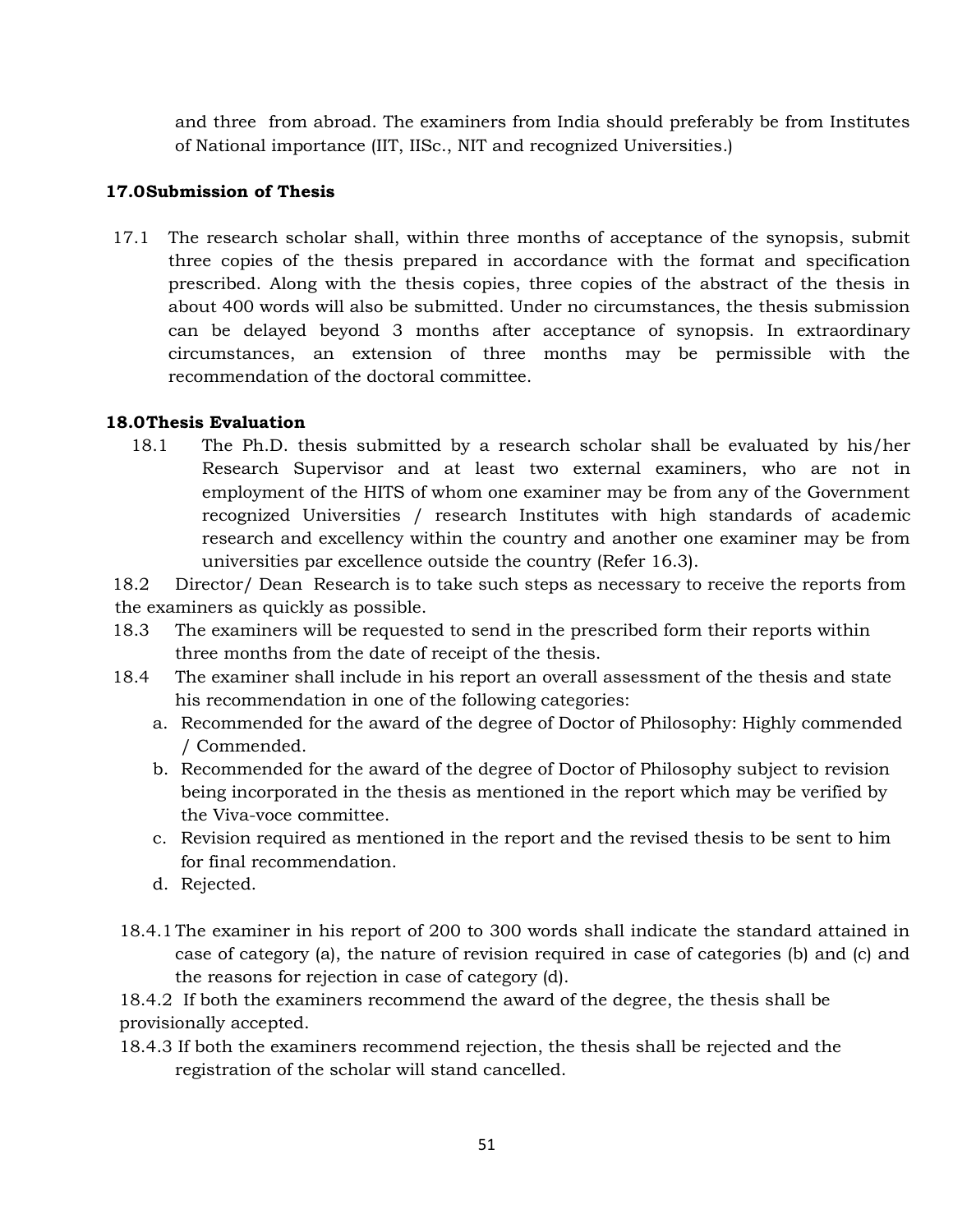- 18.4.4If one examiner recommends the award of the degree while the other recommends rejection, then the thesis shall be referred to a third examiner to be nominated by the Vice-Chancellor. If two of the three examiners recommend the award, the thesis shall be provisionally accepted. If two of the examiners recommend rejection, the thesis shall berejected and the registration of the scholar will stand cancelled.
- 18.4.5If the recommendation from any examiner is of the category (c), then the scholar will be asked to revise the thesis as required and resubmit the thesis within 6 months. The revised thesis will be referred to the same examiner for his final recommendation.

18.4.6Individual cases not covered by any of the above clauses shall be referred to the Vice-Chancellor for his final decision.

#### **19.0 Viva - Voce Examination**

19.1Vice-Chancellor shall constitute the Viva-Voce Examination Board as follows :

| (a) | Supervisor of the Candidate          | Convener |
|-----|--------------------------------------|----------|
| (b) | One Examiner of the thesis           | Member   |
| (c) | An examiner from the panel in (16.3) | Member   |

The doctoral committee members of the Research Scholar will be invitees to viva-voce.

- 19.1.1The Viva-Voce Board will ensure that the candidate has carried out the revisions, if any, pointed out by the thesis examiners. They will examine the scholar on his thesis work, inparticular, on the questions if any raised in the thesis evaluation reports. The Viva-VoceBoard will evaluate the candidate's performance as either satisfactory or otherwise.
- 19.2 If the Viva-Voce Board declares the performance of the scholar not satisfactory, he /she may be asked to reappear for viva-voce examination at a later date (not later than 3 months from the date of the first viva-voce examination).
- 19.3 If the performance of the candidate on the second viva-voce examination also is notsatisfactory, the Vice-Chancellor, if he deems it necessary, shall refer the report of the Viva-Voce Examination Board, along with the thesis and the Thesis Examiner's Reports to a committee constituted for the purpose. The decision of the Vice-Chancellor shall be final.
- 19.4 On satisfactory completion of viva-voce examination, the candidate shall submit a copy of the thesis in the following forms with a certificate by the supervisor that all the revisions, if any as suggested by the examiners have been carried out.
	- a) Hard copy in A5 size and soft-bound
	- b) CD ROM or any other electronic medium as prescribed

#### **20.0 Depository with INFLIBNET:**

Following the successful completion of the evaluation process and before the announcement of the award of the Ph.D. degree the HITS shall submit an electronic copy of the Ph. D. thesis to the UGC directed INFLIBNET.